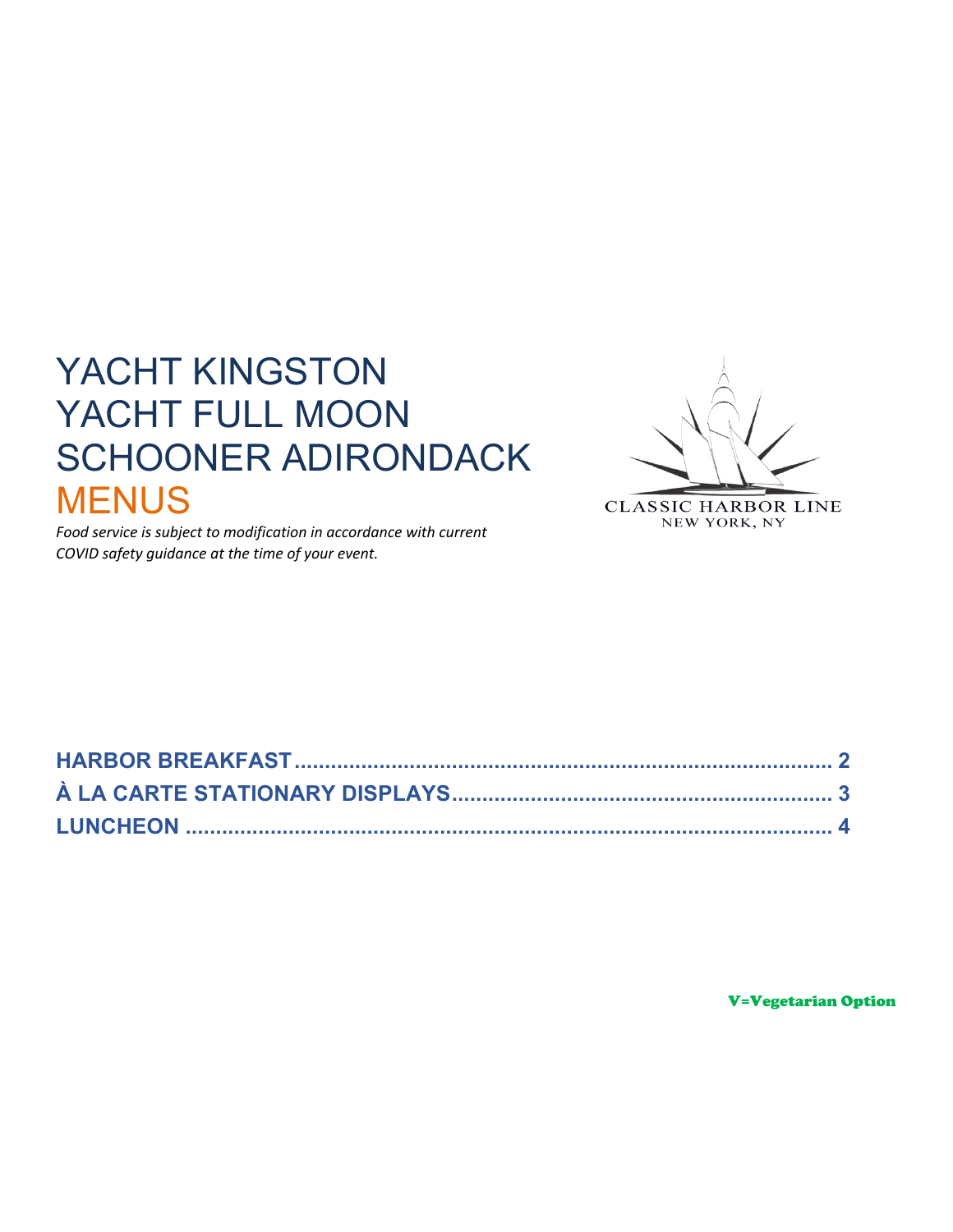# **HARBOR BREAKFAST**

*(20 Guest Minimum)* **\$30/guest**

# **DISPLAYS**

**Fruit Display** V *A beautiful display of the finest fresh fruit of the day*

**Freshly Baked NY Bagels** V *Served with whipped cream cheese and butter*

**Assorted Bakery** V *Including locally sourced Danishes & Croissants*

# **Individual Greek Yogurt – assorted flavors** V

**Orange Juice, Coffee & Tea**

# **ADD-ONS**

**Norwegian Smoked Salmon Display** (+\$8/guest) *With red onion, capers, fresh dill and cucumber*

**Charcuterie Display** (+\$6/guest) *With ham, salami, fig, gruyere, and cornichon*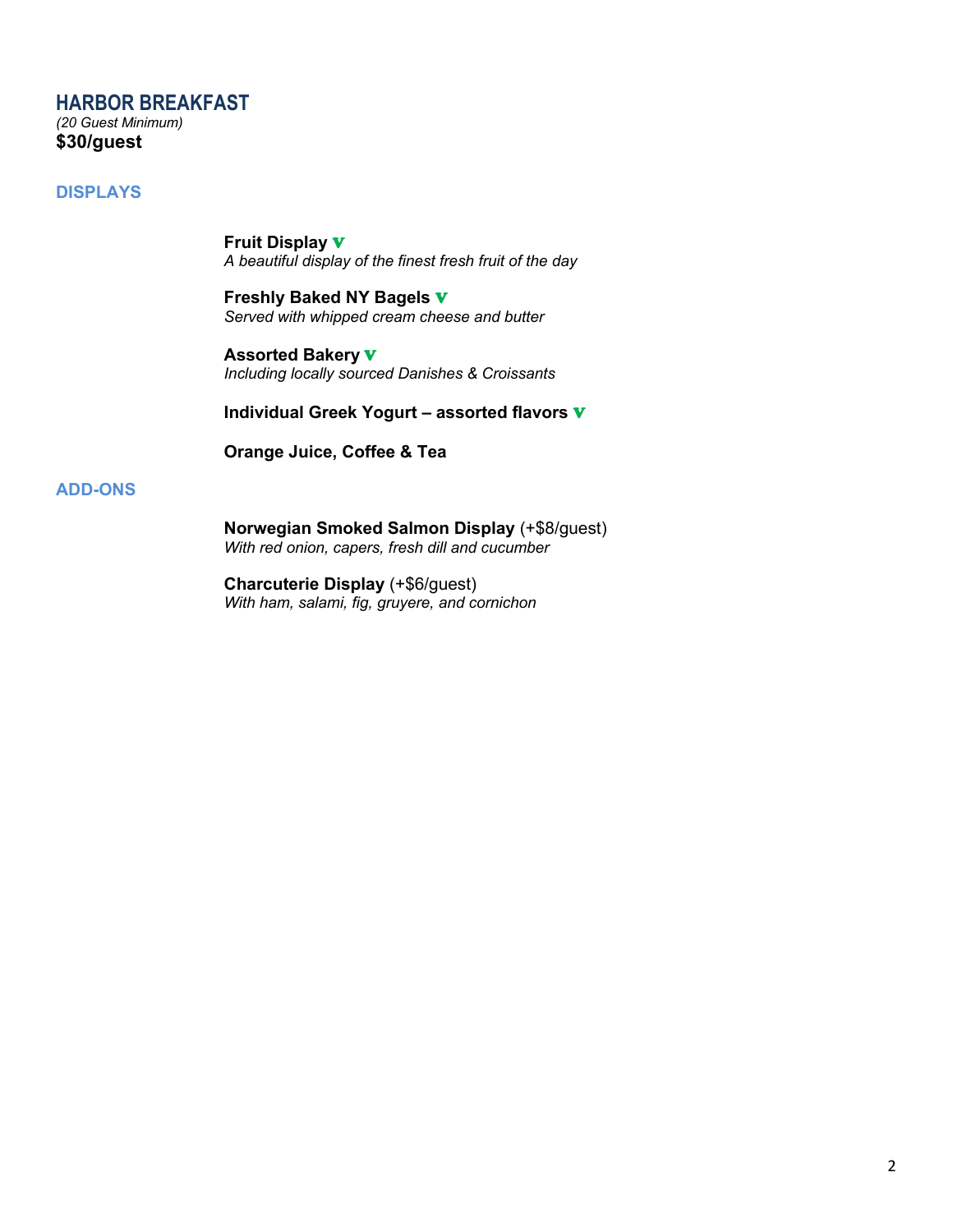# **À LA CARTE STATIONARY DISPLAYS**

*(Serves 12-18 guests)*

#### **Fruit Display** V

*A beautiful display of the finest fresh fruit of the day* \$140

#### **Pinwheels (select one)**

*Turkey, arugula, and cheese with white balsamic reduction Avocado, spinach and black bean salad with a lightly spiced dressing* V *Prosciutto, provolone, and arugula with fresh basil pesto* \$180, mix of two \$240

# **Artisan & International Cheese Display** V

*An assortment of European and locally produced cheeses displayed with assorted flatbreads, dried fruits, local jam & nuts.* \$180

#### **Tuscan Antipasto Display**

*Selection of 5 cured meats, an olive medley, and flatbread crackers* \$180

# **Meat and Cheese Display**

*Selection of two artisan cheeses and three cured Italian meats with olive medley and flatbread crackers* \$220

## **Jumbo Shrimp Cocktail**

*Served with lemon wedges and spicy tomato horseradish sauce* \$180

#### **Fresh Crudités Platter** V

*Seasonal medley of fresh vegetables accompanied by chef's specialty dipping sauce* \$140

## **Mediterranean Platter** V

*Hummus, mixed gourmet olives, grape leaves, marinated feta and roasted peppers with pita* \$180

#### **Artichoke Spread** V

*With fresh herbs, garlic, feta, fresh mozzarella, Asiago cheese, extra virgin olive oil served in with flatbread and pita triangles.* \$140

#### **Mezze Display** V

*With tzatziki, hummus, roasted eggplant, sweety drop peppers, gigante beans, yellow fire roasted tomato with pita* \$200

#### **Dessert** V

*Assorted Italian cookies and sweets* \$220